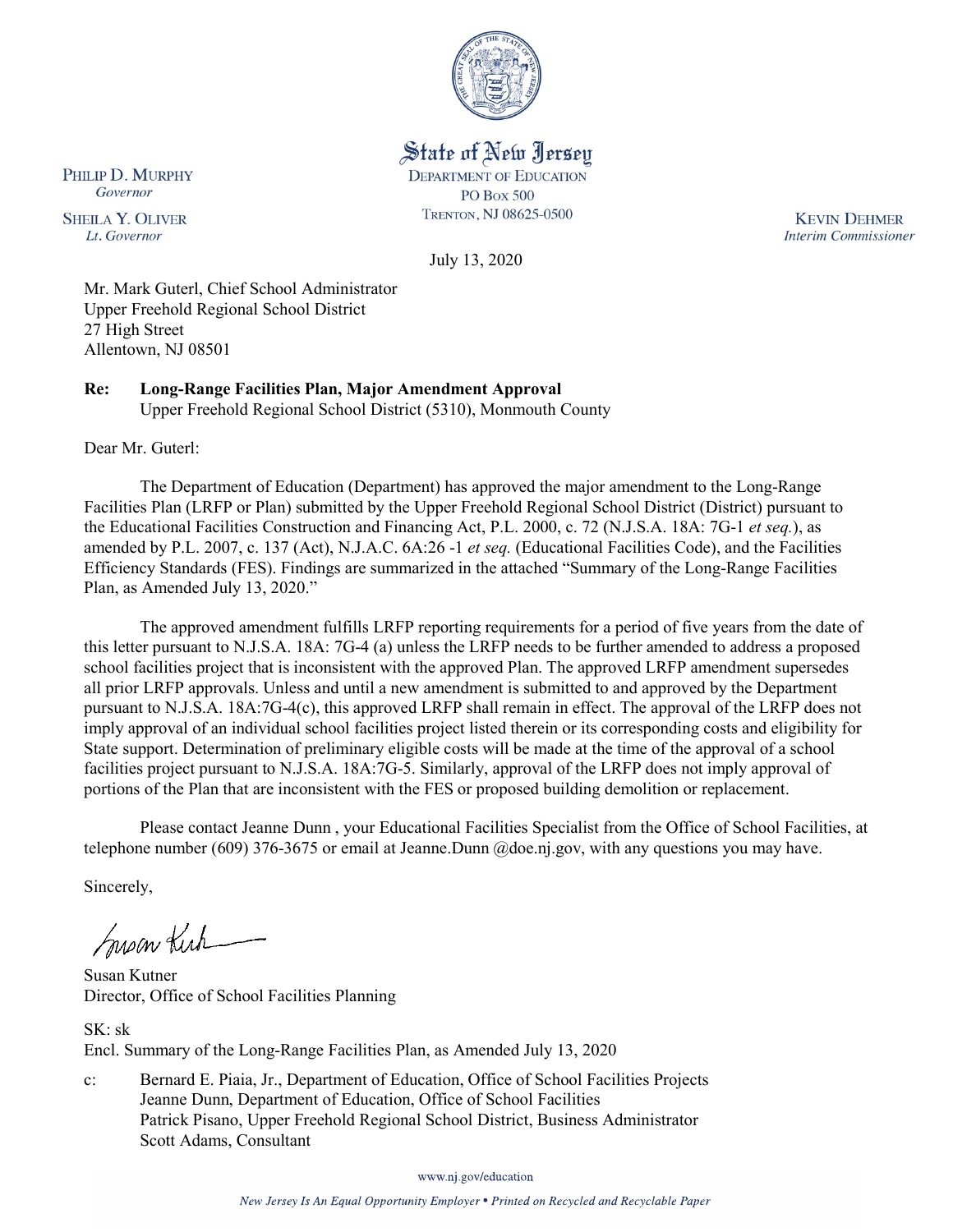# **Upper Freehold Regional School District (5310) Summary of the Long-Range Facilities Plan, as Amended July 13, 2020**

The Department of Education (Department) has completed its review of the major amendment to the Long-Range Facilities Plan (LRFP or Plan) submitted by the Upper Freehold Regional School District (District) pursuant to the Educational Facilities Construction and Financing Act, P.L. 2000, c. 72 (N.J.S.A. 18A: 7G-1 *et seq.*), as amended by P.L. 2007, c. 137 (Act), N.J.A.C. 6A:26-1 et seq. (Educational Facilities Code), and the Facilities Efficiency Standards (FES).

The following provides a summary of the District's approved amended LRFP. The summary is based on the standards set forth in the Act, the Educational Facilities Code, the FES, District-reported information in the Department's LRFP reporting system, and supporting documentation. The referenced reports in *italic* text are standard reports available on the Department's LRFP website.

## **1. Inventory Overview**

The District is classified as a Regular Operating District (ROD) for funding purposes. It provides services for students in grades PK-12.

The District identified existing and proposed schools, sites, buildings, rooms, and site amenities in its LRFP. Table 1 lists the number of existing and proposed district schools, sites, and buildings. Detailed information can be found in the *School Asset Inventory Report* and the *Site Asset Inventory Report.*

**As directed by the Department, school facilities projects that have received initial approval by the Department and have been approved by the voters, if applicable, are represented as "existing" in the LRFP.** Approved projects that include new construction and/or the reconfiguration/reassignment of existing program space are as follows: n/a.

| Category                                     | <b>Existing</b> | <b>Proposed</b> |
|----------------------------------------------|-----------------|-----------------|
| Number of Schools (assigned DOE school code) |                 |                 |
| Number of School Buildings <sup>1</sup>      |                 |                 |
| Number of Non-School Buildings <sup>2</sup>  |                 |                 |
| Number of Vacant Buildings                   |                 |                 |
| Number of Sites                              |                 |                 |

#### **Table 1: Number of Schools, School Buildings, and Sites**

Based on the existing facilities inventory submitted by the District:

- Schools using leased buildings (short or long-term):  $n/a$
- Schools using temporary classroom units (TCUs), excluding TCUs supporting construction: Allentown High School
- Vacant/unassigned school buildings: n/a

 $\overline{a}$ 

<span id="page-1-0"></span>*<sup>1</sup>* Includes district-owned buildings and long-term leases serving students in district-operated programs

<span id="page-1-1"></span><sup>&</sup>lt;sup>2</sup> Includes occupied district-owned buildings not associated with a school, such as administrative buildings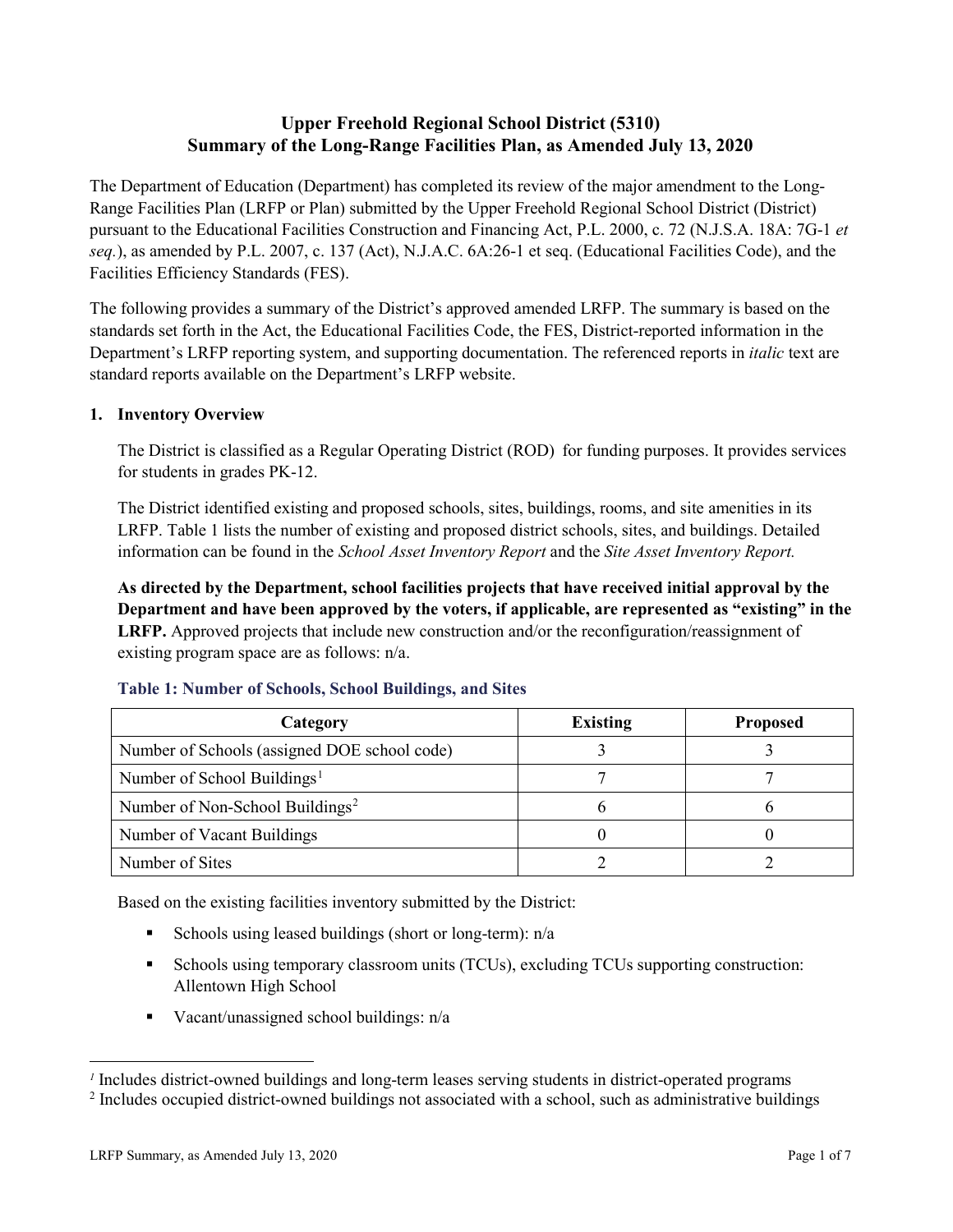Findings:

The Department has determined that the proposed inventory is adequate for approval of the District's LRFP amendment. However, the LRFP determination does not imply approval of an individual school facilities project listed within the LRFP; the District must submit individual project applications for project approval.

## **2. District Enrollments**

The District determined the number of students, or "proposed enrollments," to be accommodated for LRFP planning purposes on a district-wide basis and in each school.

The Department minimally requires the submission of a standard cohort-survival projection using historic enrollment data from the Application for School State Aid (ASSA) or NJ Smart. The cohort-survival method projection method forecasts future students based upon the survival of the existing student population as it moves from grade to grade. A survival ratio of less than 1.00 indicates a loss of students, while a survival ratio of more than 1.00 indicates the class size is increasing. For example, if a survival ratio tracking first to second grade is computed to be 1.05, the grade size is increasing by 5% from one year to the next. The cohort-survival projection methodology works well for communities with stable demographic conditions. Atypical events impacting housing or enrollments, such as an economic downturn that halts new housing construction or the opening of a charter or private school, typically makes a cohort-survival projection less reliable.

#### **Proposed enrollments are based on a standard cohort-survival enrollment projection.**

Adequate supporting documentation was submitted to the Department to justify the proposed enrollments. Table 2 provides a comparison of existing and projected enrollments. All totals include special education students.

|                              | <b>Existing Enrollments</b> | <b>District Proposed Enrollments</b> |
|------------------------------|-----------------------------|--------------------------------------|
| <b>Grades</b>                | 2019-20                     | 2024-25                              |
| PK (excl. private providers) | 20                          | 24                                   |
| Grades K to 5                | 587                         | 674                                  |
| Grades 6 to 8                | 384                         | 327                                  |
| Grades 9 to 12               | 1,173                       | 1,021                                |
| Totals K to 12               | 2,164                       | 2,046                                |

## **Table 2: Enrollments**

Findings:

The Department has determined the District's proposed enrollments to be acceptable for approval of the District's LRFP amendment. The Department will require a current enrollment projection at the time an application for a school facilities project is submitted incorporating the District's most recent enrollments in order to verify that the LRFP's planned capacity is appropriate for the updated enrollments.

## **3. District Practices Capacity**

Based on information provided in the room inventories, District Practices Capacity was calculated for each school building to determine whether adequate capacity is proposed for the projected enrollments based on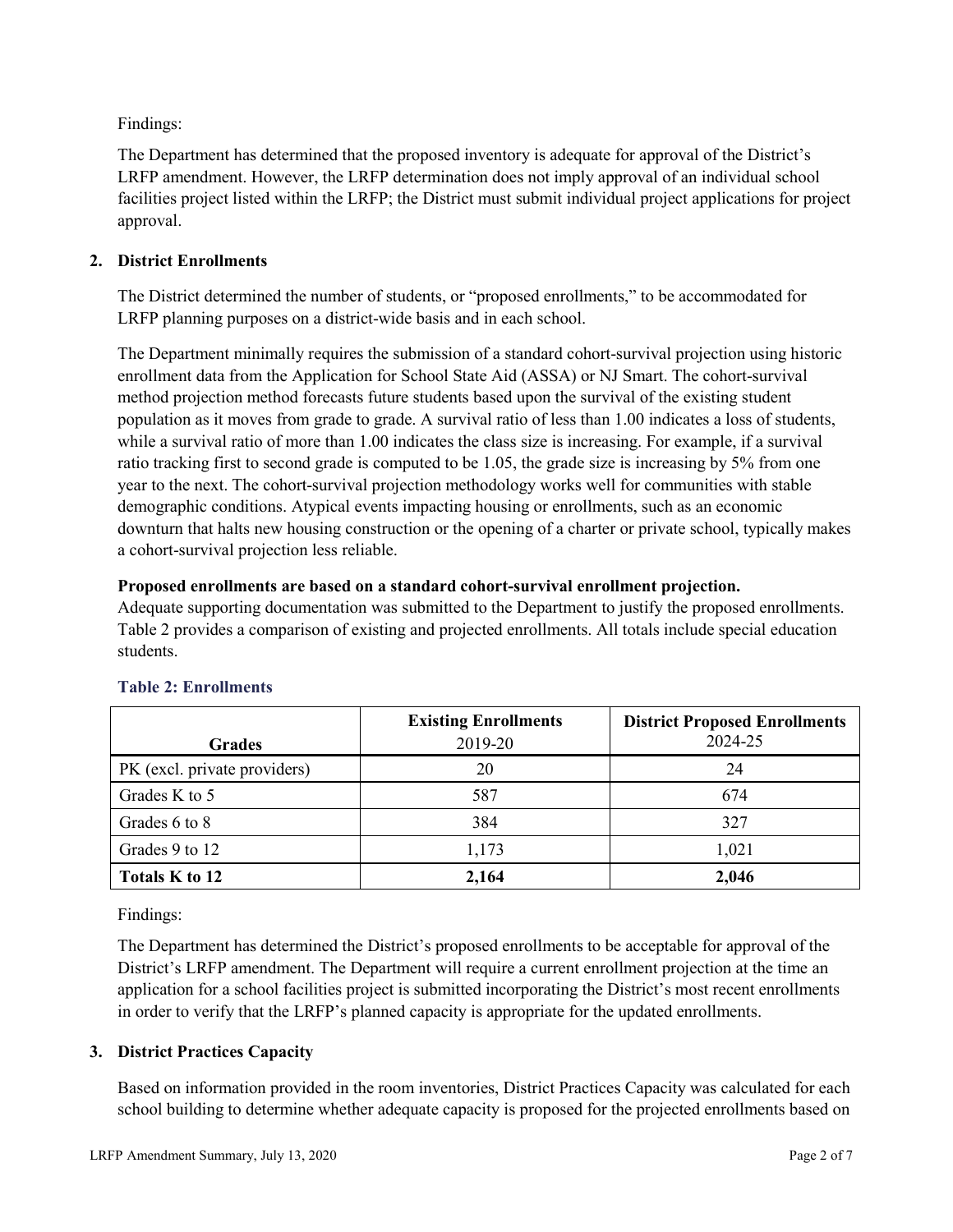district scheduling and class size practices. The capacity totals assume instructional buildings can be fully utilized regardless of school sending areas, transportation, and other operational issues. The calculations only consider district-owned buildings and long-term leases; short term leases and temporary buildings are excluded. **A capacity utilization factor of 90% for classrooms serving grades K-8 and 85% for classrooms serving grades 9-12 is applied in accordance with the FES.** No capacity utilization factor is applied to preschool classrooms.

In certain cases, districts may achieve adequate District Practices Capacity to accommodate enrollments but provide inadequate square feet per student in accordance with the FES, resulting in educational adequacy issues and "Unhoused Students." Unhoused students are considered in the "Functional Capacity" calculations used to determine potential State support for school facilities projects and are analyzed in Section 4.

Table 3 provides a summary of proposed enrollments and existing and proposed District-wide capacities. Detailed information can be found in the LRFP website reports titled *FES and District Practices Capacity Report, Existing Rooms Inventory Report, and Proposed Rooms Inventory Report.*

| <b>Grades</b>              | <b>Proposed</b><br><b>Enrollments</b> | <b>Existing</b><br><b>District</b><br><b>Practices</b><br>Capacity | <b>Existing</b><br>Deviation* | <b>Proposed</b><br><b>District</b><br><b>Practices</b><br>Capacity | <b>Proposed</b><br>Deviation* |
|----------------------------|---------------------------------------|--------------------------------------------------------------------|-------------------------------|--------------------------------------------------------------------|-------------------------------|
| Elementary ( $PK$ to 5)    | 698                                   | 692.65                                                             | 5.35                          | 692.65                                                             | 5.35                          |
| Middle $(6 \text{ to } 8)$ | 327                                   | 338.44                                                             | 11.44                         | 338.44                                                             | 11.44                         |
| High $(9 \text{ to } 12)$  | 1,021                                 | 993.65                                                             | $-27.35$                      | 993.65                                                             | $-27.35$                      |
| <b>District Totals</b>     | 2,046                                 | 2,024.75                                                           | $-21.25$                      | 2,024.75                                                           | $-21.25$                      |

## **Table 3: District Practices Capacity Analysis**

*\* Positive numbers signify surplus capacity; negative numbers signify inadequate capacity. Negative values for District Practices capacity are acceptable for approval if proposed enrollments do not exceed 100% capacity utilization.*

Considerations:

- Based on the proposed enrollments and existing room inventories, the District is projected to have inadequate capacity for the following grade groups, assuming all school buildings can be fully utilized: n/a
- Adequate justification has been provided by the District if the proposed capacity for a school significantly deviates from the proposed enrollments. Generally, surplus capacity is acceptable for LRFP approval if additional capacity is not proposed through new construction.

## Findings:

The Department has determined that proposed District capacity, in accordance with the proposed enrollments, is adequate for approval of the District's LRFP amendment. The Department will require a current enrollment projection at the time an application for a school facilities project is submitted, incorporating the District's most recent Fall Enrollment Report, in order to verify that the LRFP's planned capacity meets the District's updated enrollments.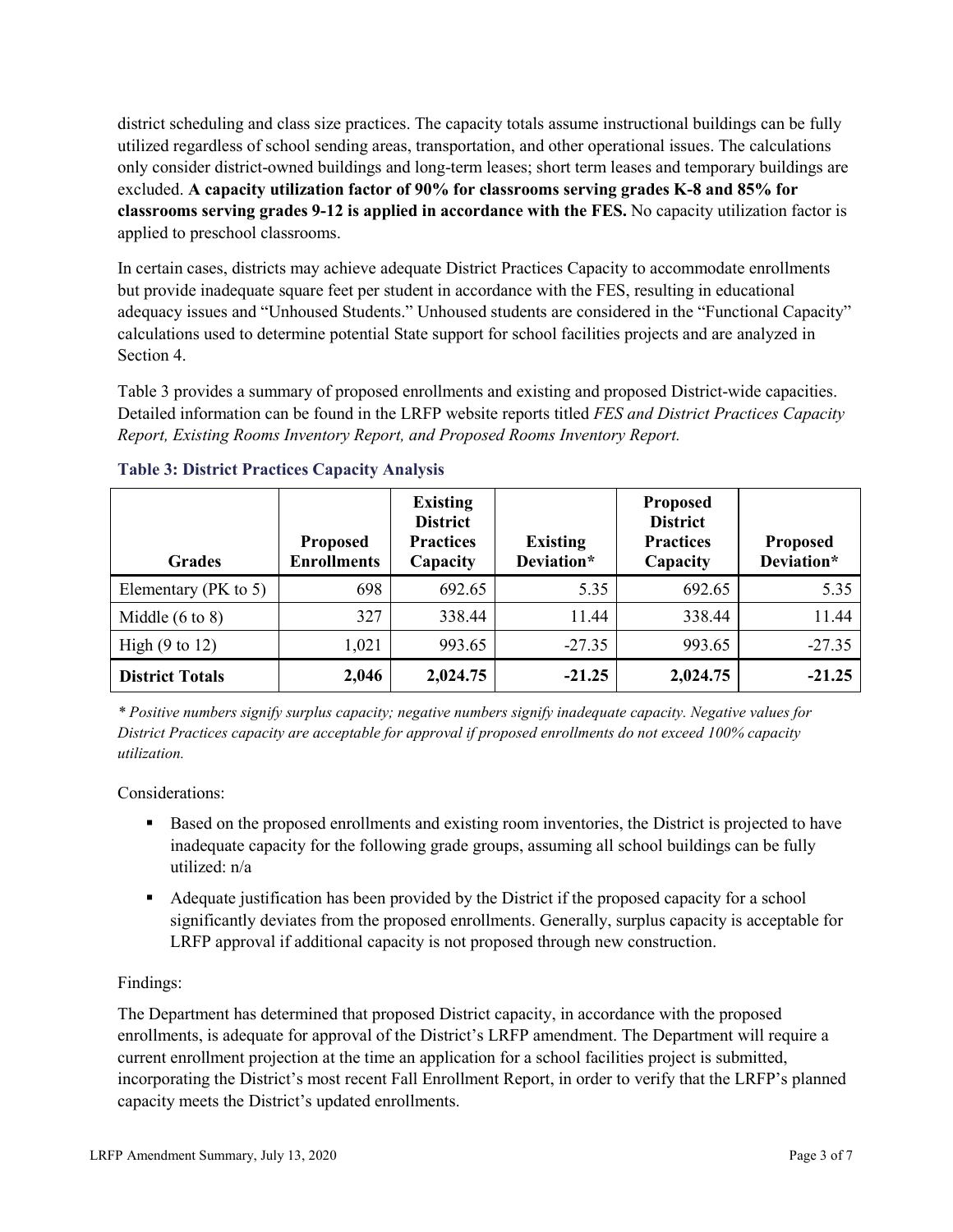## **4. New Construction Funding Eligibility**

*Functional Capacity* was calculated and compared to the proposed enrollments to provide a **preliminary estimate** of Unhoused Students and new construction funding eligibility. **A final determination will be made at the time of project application approval.**

*Functional Capacity* is the adjusted gross square footage of a school building *(total gross square feet minus excluded space)* divided by the minimum area allowance per full-time equivalent student for the grade level contained therein. *Unhoused Students* is the number of students projected to be enrolled in the District that exceeds the Functional Capacity of the District's schools pursuant to N.J.A.C. 6A:26-2.2(c). *Excluded Square Feet* includes (1) square footage exceeding the FES for any pre-kindergarten, kindergarten, general education, or self-contained special education classroom; (2) grossing factor square footage *(corridors, stairs, mechanical rooms, etc.)* that exceeds the FES allowance, and (3) square feet proposed to be demolished or discontinued from use. Excluded square feet may be revised during the review process for individual school facilities projects.

Table 4 provides a preliminary assessment of the Functional Capacity, Unhoused Students, and Estimated Maximum Approved Area for Unhoused Students for each FES grade group. The calculations exclude temporary facilities and short-term leased buildings. School buildings proposed for whole or partial demolition or reassignment to a non-school use are excluded from the calculations pending project application review. If a building is proposed to be reassigned to a different school, the square footage is applied to the proposed grades after reassignment. Buildings that are not assigned to a school are excluded from the calculations. In addition, only preschool students eligible for state funding (former ECPA students) are included. Detailed information concerning the calculations can be found in the *Functional Capacity and Unhoused Students Report* and the *Excluded Square Footage Report.*

| Category                                     | PK/K to 5 | 6 to 8 | 9 to 12  | <b>Total</b> |
|----------------------------------------------|-----------|--------|----------|--------------|
| Eligible PK /K-12 Proposed Enrollments       | 674       | 327    | 1,021    |              |
| FES Area Allowance (SF/student)              | 125.00    | 134.00 | 151.00   |              |
| <b>Prior to Completion of Proposed Work:</b> |           |        |          |              |
| <b>Existing Gross Square Feet</b>            | 119,970   | 84,519 | 169,984  | 374,473      |
| <b>Adjusted Gross Square Feet</b>            | 119,207   | 83,123 | 169,311  | 371,641      |
| <b>Adjusted Functional Capacity</b>          | 941.99    | 631.21 | 1,121.26 |              |
| <b>Unhoused Students</b>                     | 0.00      | 0.00   | 0.00     |              |
| Est. Max. Area for Unhoused Students         | 0.00      | 0.00   | 0.00     |              |
| <b>After Completion of Proposed Work:</b>    |           |        |          |              |
| Gross Square Feet                            | 119,970   | 84,519 | 169,984  | 374,473      |
| New Gross Square Feet                        | $\theta$  | 0      | $\theta$ | $\Omega$     |
| <b>Adjusted Gross Square Feet</b>            | 119,207   | 83,123 | 169,311  | 371,641      |
| <b>Functional Capacity</b>                   | 941.99    | 631.21 | 1,121.26 |              |
| Unhoused Students after Construction         | 0.00      | 0.00   | 0.00     |              |
| Est. Max. Area Remaining                     | 0.00      | 0.00   | 0.00     |              |

#### **Table 4: Estimated Maximum Approved Area for Unhoused Students**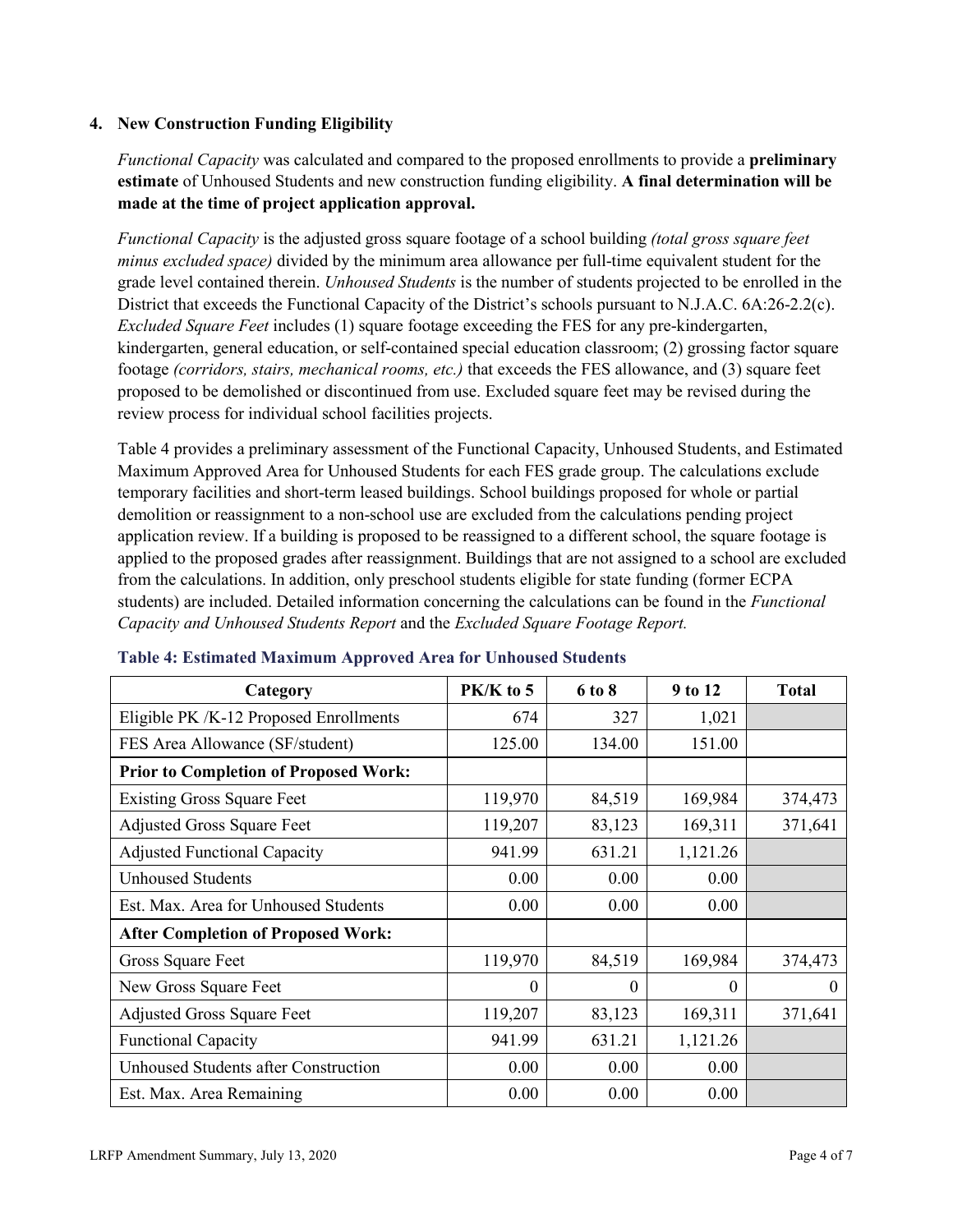Facilities used for non-instructional or non-educational purposes are ineligible for State support under the Act. However, projects for such facilities shall be reviewed by the Department to determine whether they are consistent with the District's LRFP and whether the facility, if it is to house students (full or part time) conforms to educational adequacy requirements. These projects shall conform to all applicable statutes and regulations.

Estimated costs represented in the LRFP by the District are for capital planning purposes only. The estimates are not intended to represent preliminary eligible costs or final eligible costs of approved school facilities projects.

Considerations:

- The District does not have approved projects pending completion, as noted in Section 1, that impact the Functional Capacity calculations.
- **The Functional Capacity calculations** *exclude* square feet proposed for demolition or discontinuation for the following FES grade groups and school buildings pending a feasibility study and project review: n/a.
- Based on the preliminary assessment, the District has Unhoused Students prior to the completion of proposed work for the following FES grade groups: n/a.
- New construction is proposed for the following FES grade groups: n/a.
- Proposed new construction exceeds the estimated maximum area allowance for Unhoused Students prior to the completion of the proposed work for the following grade groups: n/a.
- The District, based on the preliminary LRFP assessment, will not have Unhoused Students after completion of the proposed LRFP work. If the District is projected to have Unhoused Students, adequate justification has been provided to confirm educational adequacy in accordance with Section 6 of this determination.

## Findings:

Functional Capacity and Unhoused Students calculated in the LRFP are preliminary estimates. Preliminary Eligible Costs (PEC) and Final Eligible Costs (FEC) will be included in the review process for specific school facilities projects. A feasibility study undertaken by the District is required if building demolition or replacement is proposed per N.J.A.C. 6A:26-2.3(b)(10).

# **5. Proposed Work**

The District assessed program space, capacity, and physical plant deficiencies to determine corrective actions. Capital maintenance, or *"system actions,"* address physical plant deficiencies due to operational, building code, and /or life cycle issues. Inventory changes, or *"inventory actions,*" add, alter, or eliminate sites, site amenities, buildings, and/or rooms.

The Act (N.J.S.A. 18A:7G-7b) provides that all school facilities shall be deemed suitable for rehabilitation unless a pre-construction evaluation undertaken by the District demonstrates to the satisfaction of the Commissioner that the structure might pose a risk to the safety of the occupants even after rehabilitation or that rehabilitation is not cost-effective. Pursuant to N.J.A.C. 6A:26-2.3(b)(10), the Commissioner may identify school facilities for which new construction is proposed in lieu of rehabilitation for which it appears from the information presented that new construction is justified, provided, however, that for such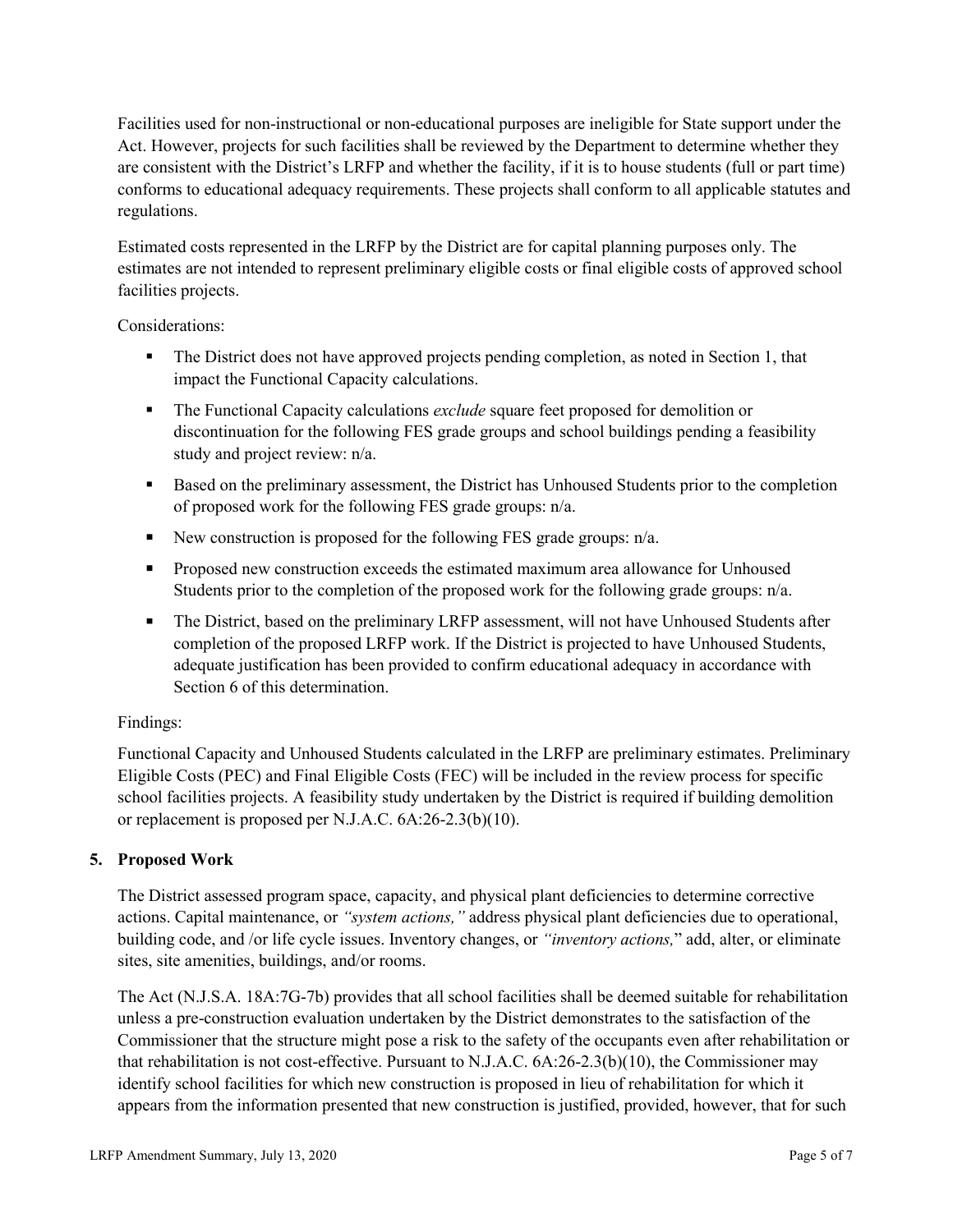school facilities so identified, the District must submit a feasibility study as part of the application for the specific school facilities project. The cost of each proposed building replacement is compared to the cost of additions or rehabilitation required to eliminate health and safety deficiencies and to achieve the District's programmatic model.

Table 5 lists the scope of work proposed for each school based on the building(s) serving their student population. Proposed inventory changes are described in the LRFP website reports titled *"School Asset Inventory Report and "Proposed Room Inventory Report."* Information concerning proposed systems work, or capital maintenance can be found in the *"LRFP Systems Action Summary Report.*"

With the completion of the proposed work, the following schools are proposed to be eliminated: n/a; the following schools are proposed to be added: n/a.

| <b>Proposed Scope of Work</b>                                                                  | <b>Applicable Schools</b>                                                                           |
|------------------------------------------------------------------------------------------------|-----------------------------------------------------------------------------------------------------|
| <b>Renovation only</b> (no new construction)                                                   |                                                                                                     |
| System actions only (no inventory actions)                                                     | Allentown High School (050), Newell<br>Elementary School (060), Stone Bridge<br>Middle School (070) |
| Existing inventory actions only (no systems actions)                                           | n/a                                                                                                 |
| Systems and inventory changes                                                                  | n/a                                                                                                 |
| <b>New construction</b>                                                                        |                                                                                                     |
| Building addition only (no systems actions)                                                    | n/a                                                                                                 |
| Renovation and building addition (system, existing<br>inventory, and new construction actions) | n/a                                                                                                 |
| New building on existing site                                                                  | n/a                                                                                                 |
| New building on new or expanded site                                                           | n/a                                                                                                 |
| Site and building disposal (in addition to above scopes)                                       |                                                                                                     |
| Partial building demolition                                                                    | n/a                                                                                                 |
| Whole building demolition                                                                      | n/a                                                                                                 |
| Site and building disposal or discontinuation of use                                           | n/a                                                                                                 |

#### **Table 5: School Building Scope of Work**

Findings:

The Department has determined that the proposed work is adequate for approval of the District's LRFP amendment. However, Department approval of proposed work in the LRFP does not imply the District may proceed with a school facilities project. The District must submit individual project applications with cost estimates for Department project approval. Both school facilities project approval and other capital project review require consistency with the District's approved LRFP.

## **6. Proposed Room Inventories and the Facilities Efficiency Standards**

The District's proposed school buildings were evaluated to assess general educational adequacy in terms of compliance with the FES area allowance pursuant to N.J.A.C. 6A:26-2.2 and 2.3.